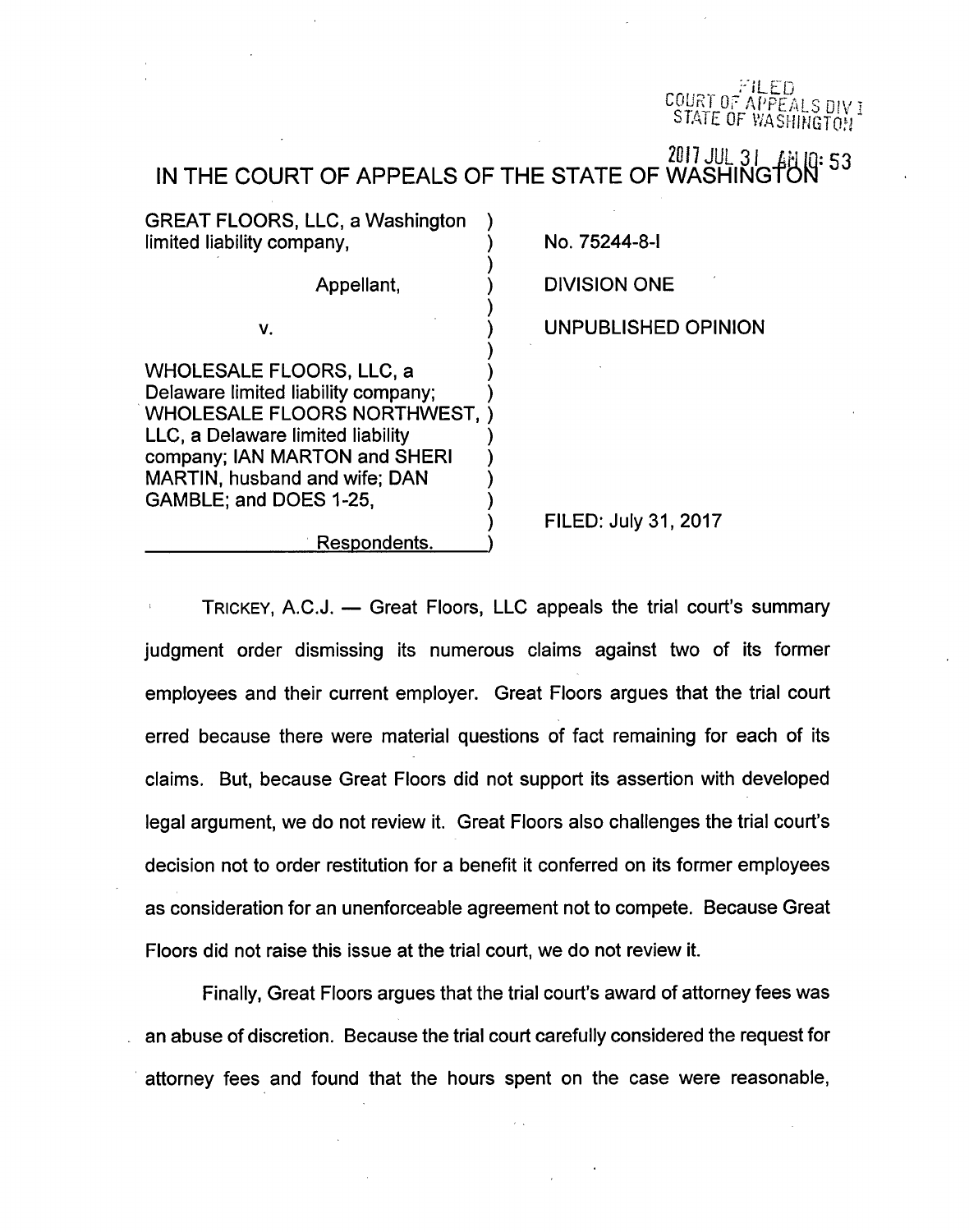No. 75244-8-1/2

necessary, and appropriate, we disagree. We affirm.

## FACTS

Great Floors is a specialty floor covering business, with headquarters in Coeur d'Alene, Idaho. Great Floors does business in Washington and Idaho. Ian Martin worked for Great Floors from April 1994 to January 2014. Dan Gamble worked for Great Floors from November 2004 to January 2014. Martin was the Vice President of Commercial Sales and Gamble was the Manager of the Spokane Commercial Sales' Division. Both men signed contracts containing nondisclosure agreements and agreements not to compete with Great Floors for one year after the termination of their employment.

In January 2014, Martin and Gamble informed Great Floors that they were leaving the company and gave Great Floors their two weeks' notice. They both took positions with Wholesale Floors, LLC.

In February 2014, Great Floors paid Gamble \$38,793. In April 2014, Great Floors paid Martin \$38,542. The parties dispute whether these were bonuses that Great Floors was contractually obligated to pay Martin and Gamble or consideration for agreements not to compete with Great Floors indefinitely.

Throughout 2014, Martin and Gamble were Operations Consultants for Wholesale Floors' Arizona market. But Wholesale Floors treated Gamble as a Washington employee and Martin as an Idaho employee. Both employees remained in social contact with Great Floors' customers and assisted Wholesale Floors with its preparations to open a new store in Spokane.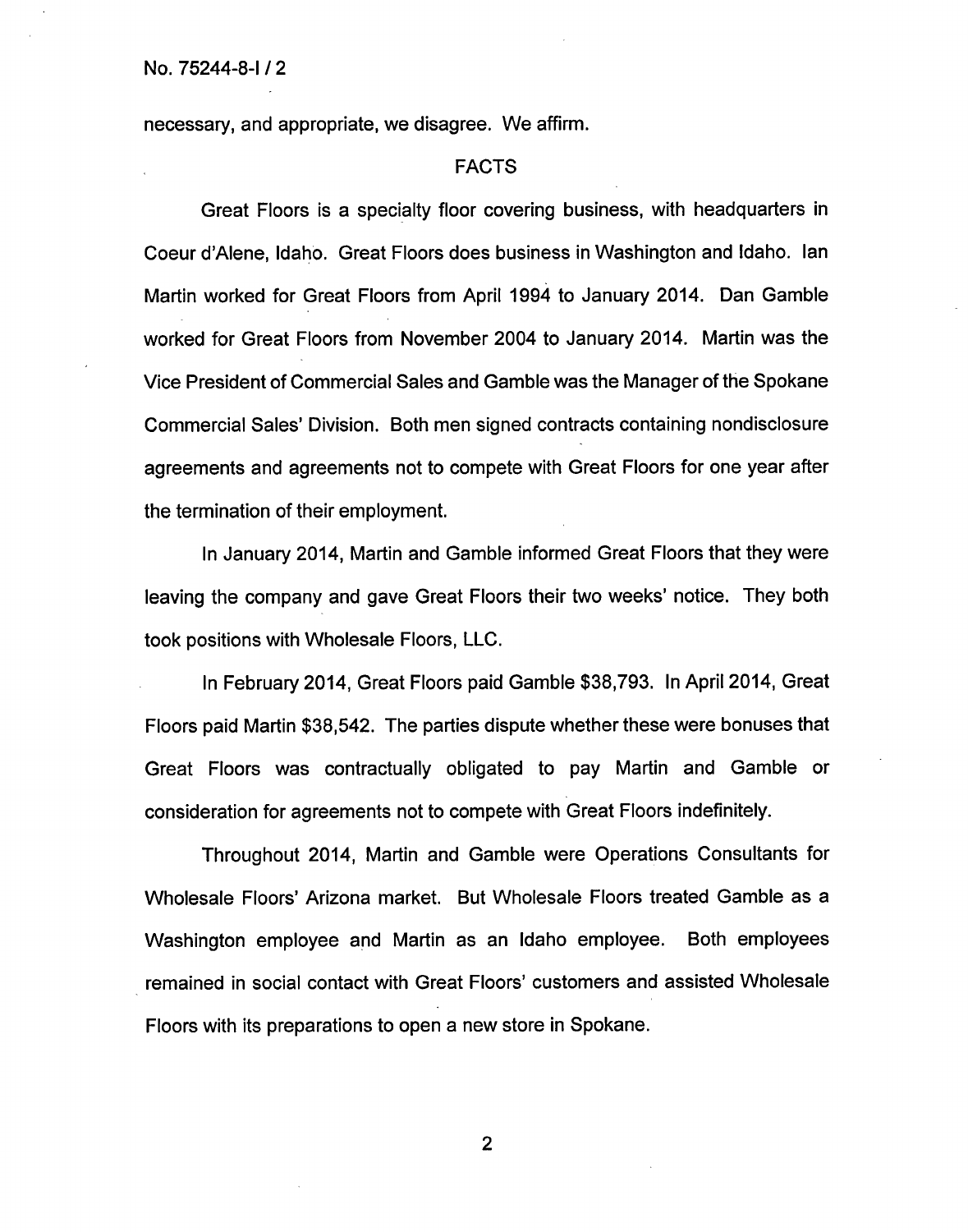In January 2015, Wholesale Floors opened a branch in Spokane. That month, Divcon, a Great Floors' customer, awarded Wholesale Floors a contract for which Great Floors had bid on in the fall of 2014.

In February 2015, Great Floors sued Gamble, Martin, and Wholesale Floors, LLC, and Wholesale Floors Northwest, LLC (collectively, Wholesale). Great Floors alleged 15 causes of action, including breach of contract, breach of fiduciary duties, breach of covenant of good faith and fair dealing, misappropriation, tortious interference with contract, unfair competition, and fraud. Wholesale moved for summary judgment on all of Great Floors' claims. The court granted the motion. The court also awarded Wholesale \$63,270.50 in attorney fees and costs.

Great Floors appeals.

# ANALYSIS

#### Great Floors' Claims

In its first assignment of error, Great Floors asserts that the trial court erred by granting Wholesale's motion for summary judgment on most of its claims because material questions of fact remain. We do not consider this assignment because Great Floors fails to support it with developed argument and citation to case law.

A party must support the issues it presents for review with argument, "citations to legal authority," and "references to relevant parts of the record." RAP 10.3(a)(6). "Passing treatment of an issue or lack of reasoned argument is insufficient to merit judicial consideration." Brownfield v. City of Yakima, 178 Wn.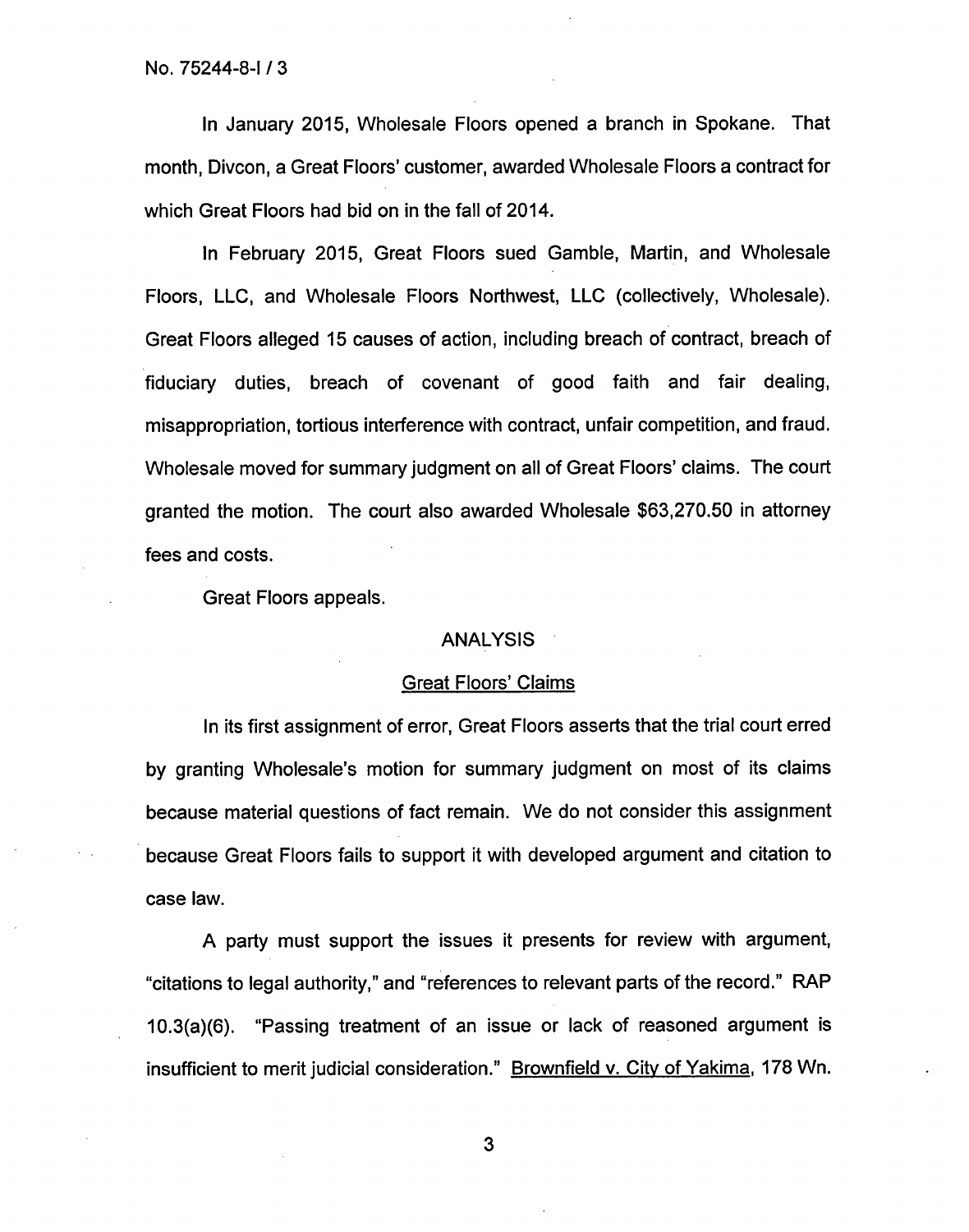App. 850, 876, 316 P.3d 520 (2014).

In its complaint, Great Floors alleged numerous causes of action against the various defendants. In its brief to this court, Great Floors does not identify the elements of any of those causes of action. Although Great Floors suggests that there are disputed issues of fact, it does not provide sufficient legal argument to determine whether those disputes are material to any element of its causes of action or show that it produced evidence to support the other elements of its claims.

Moreover, Great Floors' references to the record are too broad to permit adequate review.<sup>1</sup> Great Floors' statement of the case contains more specific assertions of fact and appropriate citations. But Great Floors fails to show the legal significance of those facts in its argument section.

Accordingly, we do not review Great Floors' first assignment of error.

## **Restitution**

Great Floors next argues that the trial court erred by concluding that the parties agreed to an indefinite noncompete agreement and determining that the agreement was unenforceable as against public policy, without ordering Martin and Gamble to repay the consideration they received in exchange for agreeing not to compete. We decline to review this matter because Great Floors did not raise it at the trial court.

Generally, we do not consider matters raised for the first time on appeal.

 $1$  See, e.g., "Although both Ian Martin and Gamble stated they complied with the terms and conditions of the Employment Agreement, the record before the tr[ia]l court when viewed in the light most favorable to Great Floors shows they did not comply and in fact breached the Employment Agreements. CP [at] 598-608, 569-567, 527-568, 609-707, 467-473, 409-433, 440-460; and RP [at] 17-33:1-12." Br. of Appellant at 16.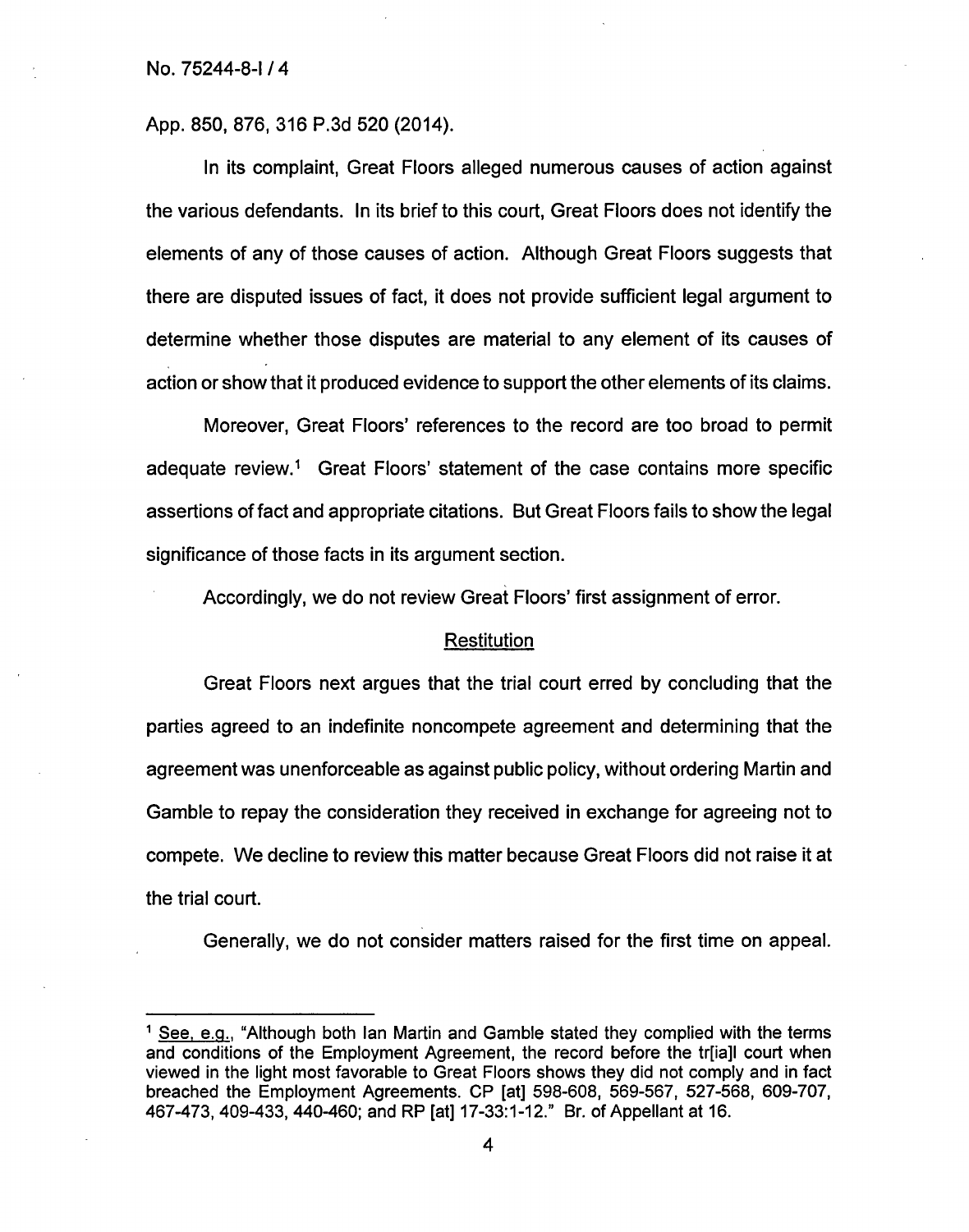No. 75244-8-1 / 5

RAP 2.5(a).

Great Floors did not assert in its complaint or argue in its written or oral opposition to summary judgment, that it was entitled to restitution because the alleged oral contract was void or unenforceable. In its written opposition to summary judgment, Great Floors stated that it was "entitled to a return of the monies paid" to Martin and Gamble.<sup>2</sup> But the basis of its request was that it had relied "upon Gamble's and Martin's false representations."3 Thus, Great Floors did not raise this issue below.

Moreover, the trial court's decision to dismiss Great Floors' claims did not rest on a determination that these were unenforceable noncompete agreements. Wholesale's primary argument against enforcement of the alleged oral contract was that there was undisputed evidence that Great Floors had paid Martin and Gamble the bonuses because it was contractually obligated to, not because the bonuses were consideration for an extended noncompete agreement. Wholesale argued, in the alternative, that any contract containing an agreement not to compete indefinitely would be barred by public policy.

Contrary to Great Floors' assertion, the trial court did not dismiss Great Floors' breach of contract claim because it concluded that the parties had formed an unenforceable agreement not to compete. Rather, the court found that "these were clearly bonuses that were owed."<sup>4</sup> The court agreed with Wholesale that an indefinite noncompete agreement would be unenforceable, but did not base its

<sup>2</sup> Clerk's Papers (CP) at 479.

<sup>3</sup> CP at 479.

<sup>4</sup> Report of Proceedings (RP) (April 1, 2016) at 43.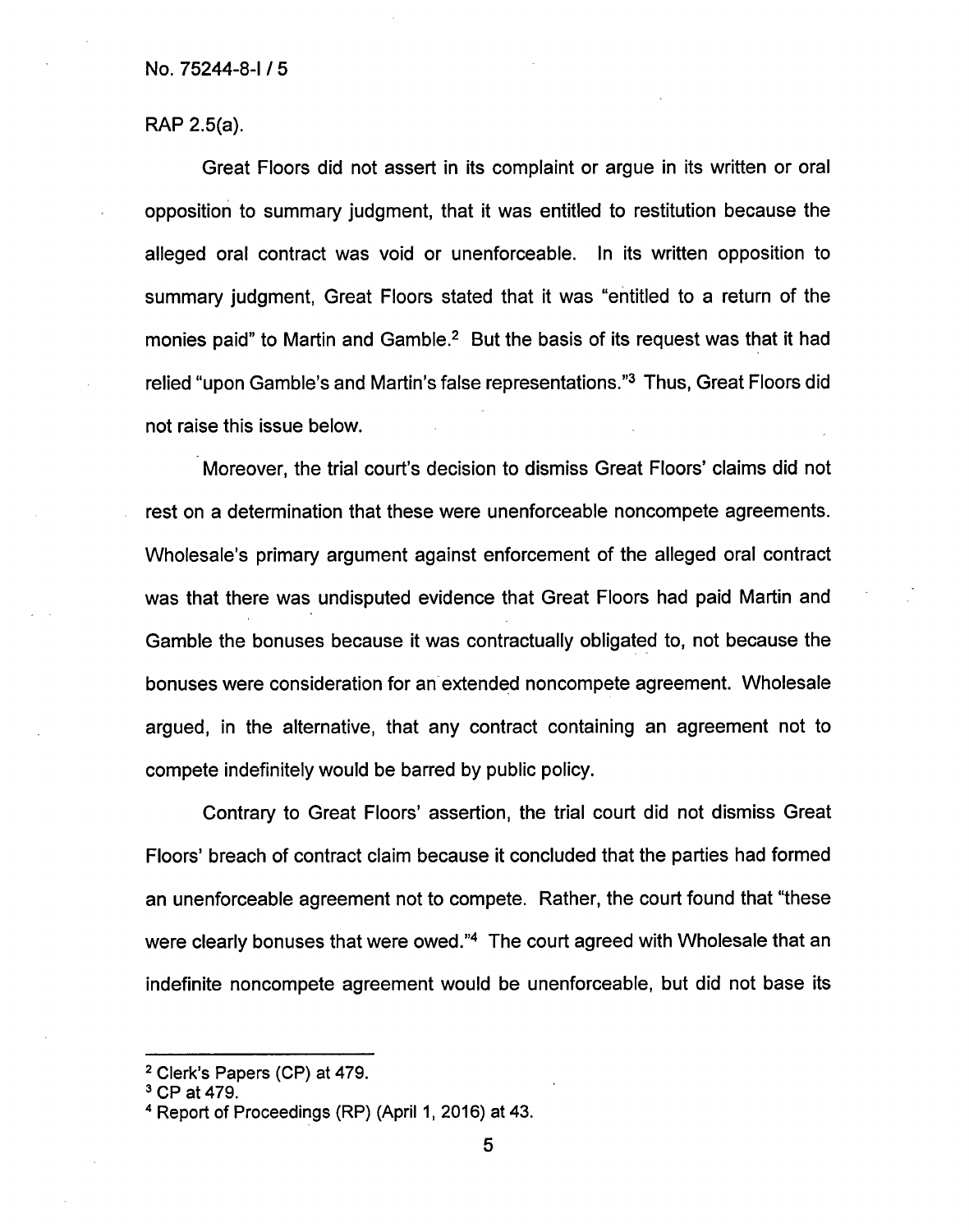#### No. 75244-8-1 / 6

decision on that fact.

In sum, Great Floors did not argue at the trial court that it was entitled to restitution because the contracts it allegedly formed with Martin and Gamble were unenforceable, and the trial court's decision was not based on a determination that the alleged contract would have been unenforceable. Thus, we do not consider Great Floors' request for rescission and restitution.

## Attorney Fees at the Trial Court

Great Floors contends that the trial court's attorney fee award was an abuse of discretion. Specifically, Great Floors argues that the trial court should not have awarded any attorney fees in excess of \$28,000. We disagree.

The trial court must award attorney fees to the prevailing party when the action is based on a contract that specifically provides for an award of attorney fees to the prevailing party. RCW 4.84.330. The award of fees is mandatory, but the court has discretion over the amount of fees. Crest Inc. v. Costco Wholesale Corp., 128 Wn. App. 760, 772, 115 P.3d 349 (2005). "If attorney fees are recoverable for only some of a party's claims, the award must properly reflect a segregation of the time spent on issues for which fees are authorized from time spent on other issues." Mayer v. City of Seattle, 102 Wn. App. 66, 79-80, 10 P.3d 408 (2000). But the "trial court need not segregate the time if it determines that the various claims in the litigation are 'so related that no reasonable segregation of successful and unsuccessful claims can be made." Mayer,102 Wn. App. at 80 (quoting Hume v. American Disposal Co., 124 Wn.2d 656, 673, 880 P.2d 988 (1994)). "A trial court abuses its discretion only when its decision is manifestly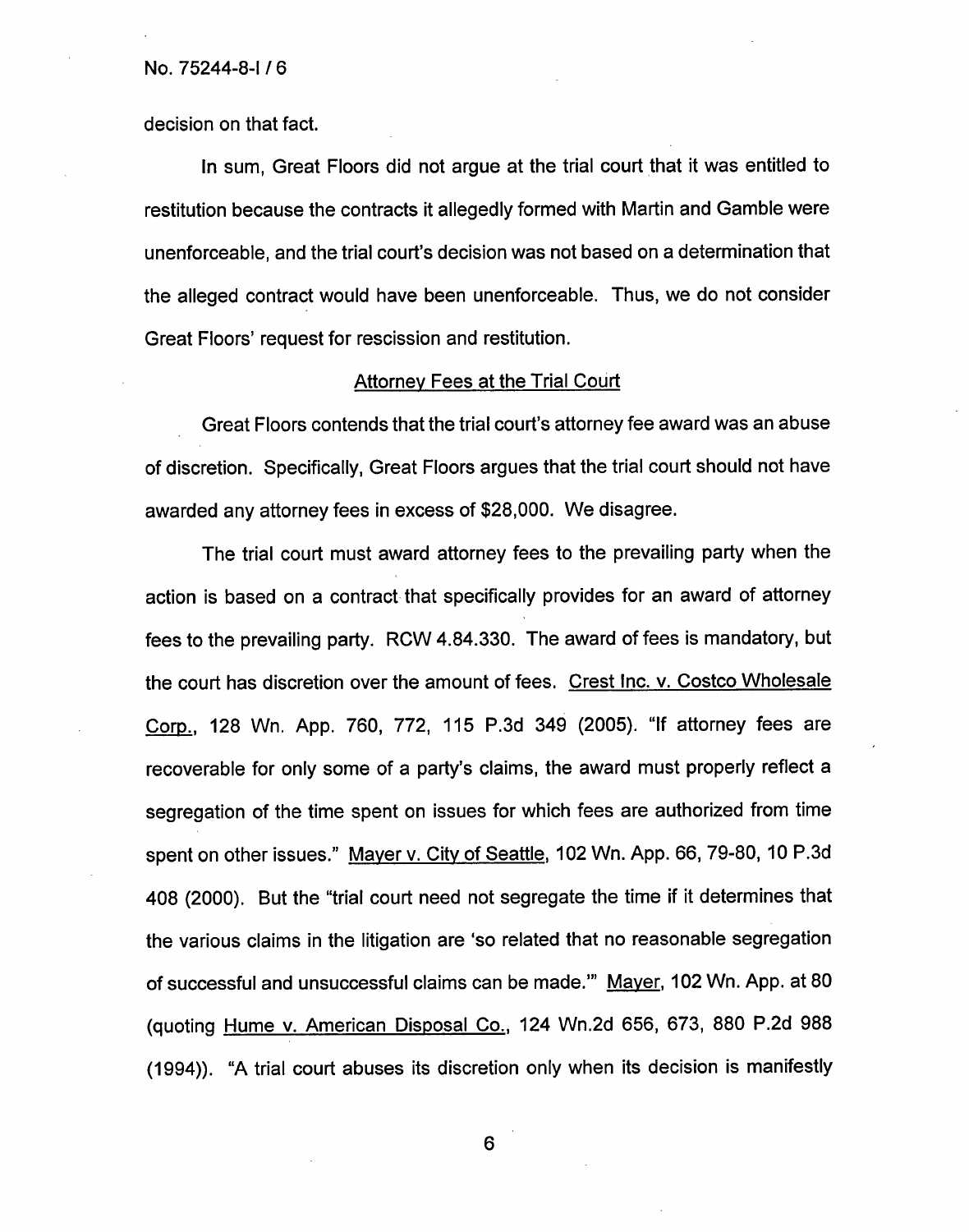#### No. 75244-8-1/7

unreasonable." Crest Inc., 128 Wn. App. at 772.

Here, Great Floors signed employment agreements with Martin and Gamble that provided, "In the event any action is filed in relation to this Agreement, the prevailing party shall be entitled to their reasonable attorney's fees and costs."5 The trial court found that Wholesale was the prevailing party because it had dismissed all of Great Floors' claims against Wholesale on summary judgment. The trial court awarded it \$63,270.50 in attorney fees and costs. With a few exceptions, the court made "an independent finding" that the fees were "appropriate, reasonable, [and] necessary."6

The trial court's oral ruling demonstrates that it carefully considered Wholesale's motion and Great Floors' objections. The court noted that Wholesale had supported its motion with detailed billing statements. It also stated that it was difficult to review Great Floors' challenge to the reasonableness of the time spent, because Great Floors did not challenge any specific entries as excessive or unreasonable. The court denied all attorney fees related to Wholesale's unsuccessful motion to disqualify Great Floors' attorney. It granted Wholesale's request for attorney fees related to the time Wholesale spent having an attorney admitted pro hac vice. The court also allowed Wholesale to recover attorney fees for time spent on a motion to compel evidence, noting that Wholesale had already subtracted the value of a sanction it had been awarded related to that motion.

Great Floors objects to the time spent on Wholesale's motion for summary judgment. It does not explain why the time spent on that motion was excessive,

<sup>5</sup> CP at 23, 28.

<sup>6</sup> RP (May 13, 2016) at 75.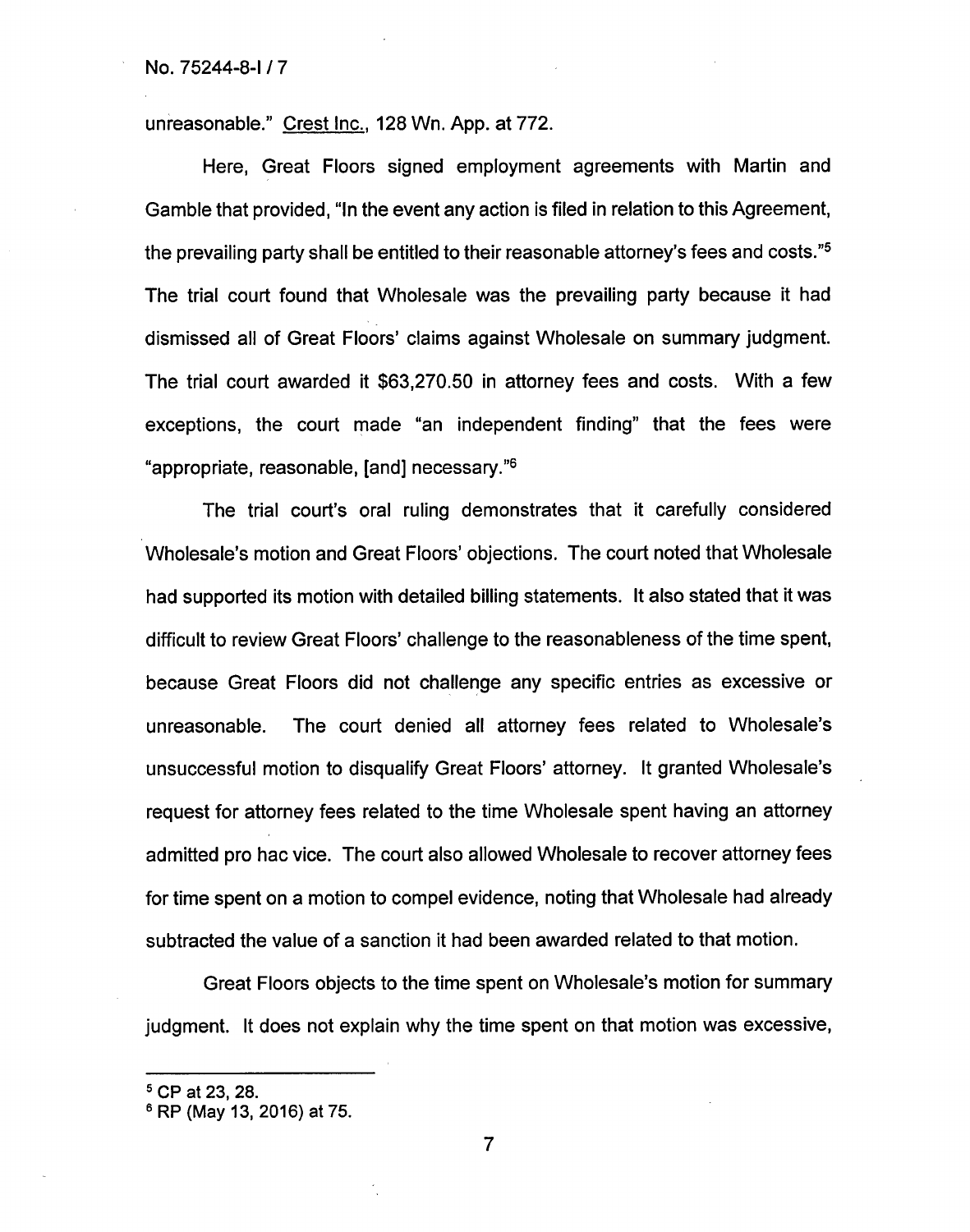other than noting that Wholesale billed over \$28,000 for it. In light of the numerous causes of action Great Floors brought, and without specific objection to the time spent, there is no basis to conclude that the time spent on that motion was excessive.

Great Floors also objects to the trial court awarding attorney fees for the time Wholesale spent having an attorney admitted pro hac vice and as additional compensation for the time it spent preparing a motion to compel discovery. While it is true that the court had already awarded Wholesale \$2,500 as a sanction against Great Floors for the motion to compel, Great Floors does not appear to dispute that Wholesale spent additional time on the motion or that the time Wholesale spent was reasonable. Great Floors does not cite any authority to support its argument that a court may not award attorney fees in excess of a sanction it previously ordered, when there is evidence that the party's attorney fees exceed the awarded sanction. Similarly, Great Floors does not cite any authority to support its argument that attorney fees are not available for administrative matters, including pro hac vice admission.

Great Floors also asserts that the contract allowed for attorney fees only for the breach of contract claims and that the trial court should have required Wholesale to segregate its attorney fees. Wholesale argues that all of the causes of action arise out of and are "inextricably connected to Gamble's and Martin's Great Floors Employment Agreements."7 For example, Great Floors' claims also include that Martin and Gamble breached their fiduciary duties to Great Floors and

<sup>7</sup> Br. of Resp'ts' at 47.